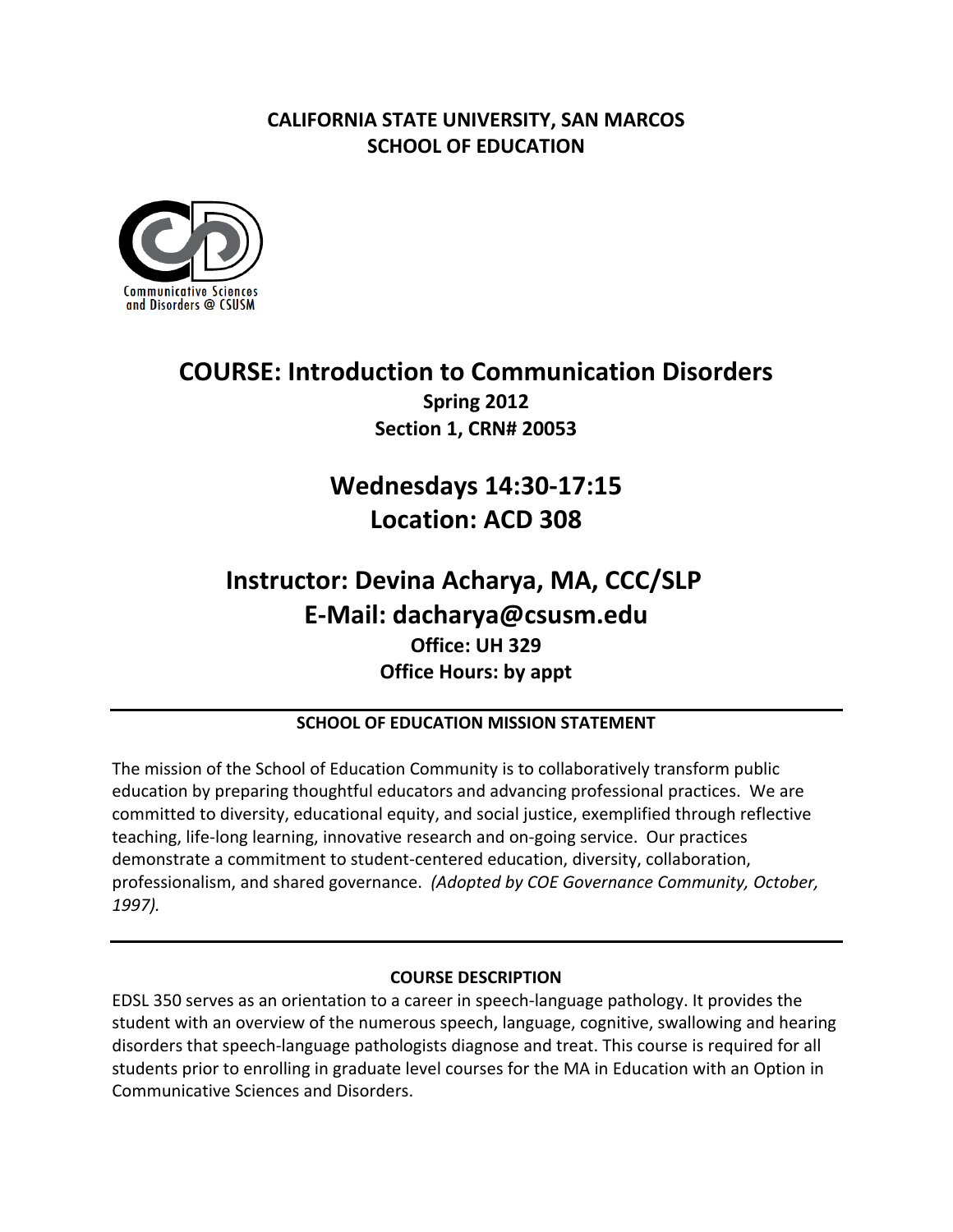## **COURSE OBJECTIVES & LEARNING OUTCOMES**

Upon completion of the course, students should acquire the following skills:

+ Knowledge of basic principles of assessment and treatment of communication disorders

 + Understanding of various types of communication and swallowing disorders, including their nature, etiology and characteristics

 + Understanding of evidence‐based practice, including developing the skills to use empirical articles to inform practice in the field

+ Knowledge in the requirements for credentialing, licensure and certification

+ Initial problem solving of clinical cases

## **REQUIRED TEXT**

  Owens, R., Metz, D. & Haas, A. (2007). *Introduction to Communication Disorders: A Lifespan Perspective* (4th Edition). Boston, MA: Pearson Education, Inc.

Topic‐related journal articles of your choosing.

## **COURSE REQUIREMENTS**

## **1. Observation of Speech‐Language Pathologist (SLP) – 20 points**

 Observe a licensed and certified SLP for a minimum of 5 hours. Obtain verification of the hours with the clinician's signature and identifying information (ASHA and CA State licensure  numbers) using the form provided. Y*ou will have to provide this information to the State and* ASHA when you apply for licensure and CCCs – so make sure you get it. Written assignment should include the name of the clinician, site of observation and type of facility (e.g. school, clinic, hospital), the time and date of observation, and the setting within the facility. Your paper should include an outline of what you saw during the day. Following the outline, please write‐up an observation on one particular client that you observed. Note the following information: 1) age and gender of client; 2) diagnosed problem/disorder; 3) goals; 4) procedures/treatment administered. Then, describe the session that you saw with this client, including: goals worked on, how they were targeted, what activities/materials were used, how behavior was managed, types of feedback and reinforcement given, progress towards goals, attitude of client towards therapist and therapy. Finally, come back to a global view of your time in observation and do the following: 1) Describe 1‐2 significant events that struck you, and explain why they were of interest and how they impacted you; 2) describe the situation that surrounded the event(s) and what occurred between clinician/client; 3) how this observation impacted your learning and future practice, and 4) anything else that you found interesting or remarkable that you wish to share.

## **2. Interview of SLP – 10 points**

 Speak with a practicing SLP (not the one you observed) in person or by phone and submit a written summary of your interview including the following information: 1) SLP's name and work setting; 2) his/her educational background; 3) the course of his/her career, including variety of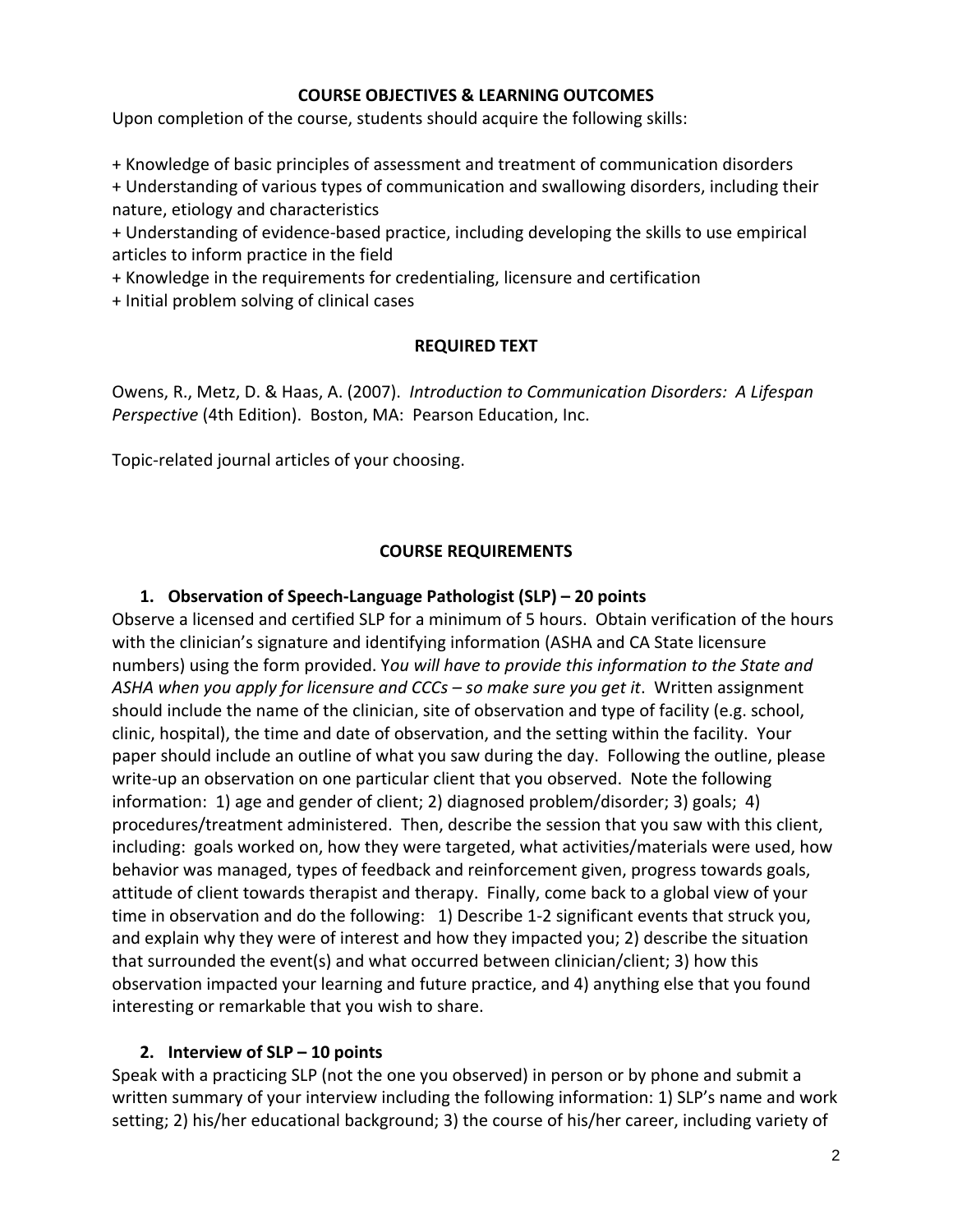work experiences; 4) how s/he entered the field of Communication Disorders; 5) perceived advantages/disadvantages of this career and level of job satisfaction; 6) any particular populations or clients that have made an impact on him/her; 7) advice for a future SLP.

## **3. Interview of client – 10 points**

 Speak with an individual of any age who has received services from an SLP (not the one you observed) and submit a written summary including the following information: 1) client's current age and age when services were received; 2) diagnosis; 3) description of treatment provided; 4) client's perception of problem prior to intervention and evaluation of benefits gained; 5) overall impact of disorder on the client's life; 6) client's personal opinion of interactions with SLPs.

## **4. Journal article reviews ‐‐ 10 points each, total 20 points**

 Find two empirically‐based journal articles on any of the disorders covered in this course. An empirically based journal article is an article that reflects data driven research. You should see a methods and results section that discusses the individuals tested and what they found. Submit a written summary including the following: 1) citation of the article in proper APA format; 2) pertinent previous literature as it informs your understanding of the work done thus far; 3) purpose of the study; 4) methods: subjects, stimuli, design, measures – the relevant facts on the experiment; 5) results: what did the researchers find; 6) conclusion: what did they make of these findings; 7) your interpretation of this study and how it would impact your clinical practice.

## **5. Celebrity report – 10 points**

 Choose a famous person with a publicized communication disorder. Submit a written report including the following: 1) cause and description of the disorder; 2) how it was diagnosed; 3) how it was treated; 4) the impact on the individual's personal life and public career; 4) an overview of the causes and prevalence of this disorder, existing treatment options and outcomes; 5) impact of this individual's experiences on the public awareness of the disorder and our profession. Please note the deadline for submitting the name of the individual. This is to  *prevent repetition. Please email me if you need help selecting an appropriate celebrity.*

## **6. Media review – 10 points**

 Select a book or film in which one of the characters demonstrates a communication disorder. It may be fact‐ or fiction‐based. Submit a written report discussing the following: 1) description of the disorder; 2) response of the individual and other characters to the disorder; 3) impact of the disorder on the individual's life and decisions; 4) treatment received (if any) and its result; 5) your interpretation of how the individual's experiences might have been different with any  different intervention. *Please note the deadline for submitting the book/movie title. This is to prevent repetition. Please email me if you need help selecting an appropriate work.*

## **7. Pop quizzes, case studies (Team activity) – 10 points**

 The class will be divided into teams of approximately 5 students. Teams will complete various classroom activities such as pop quizzes and case studies together and report to the whole class. Points earned will be for all team members. All members are expected to participate and serve as spokespeople for their team throughout the semester.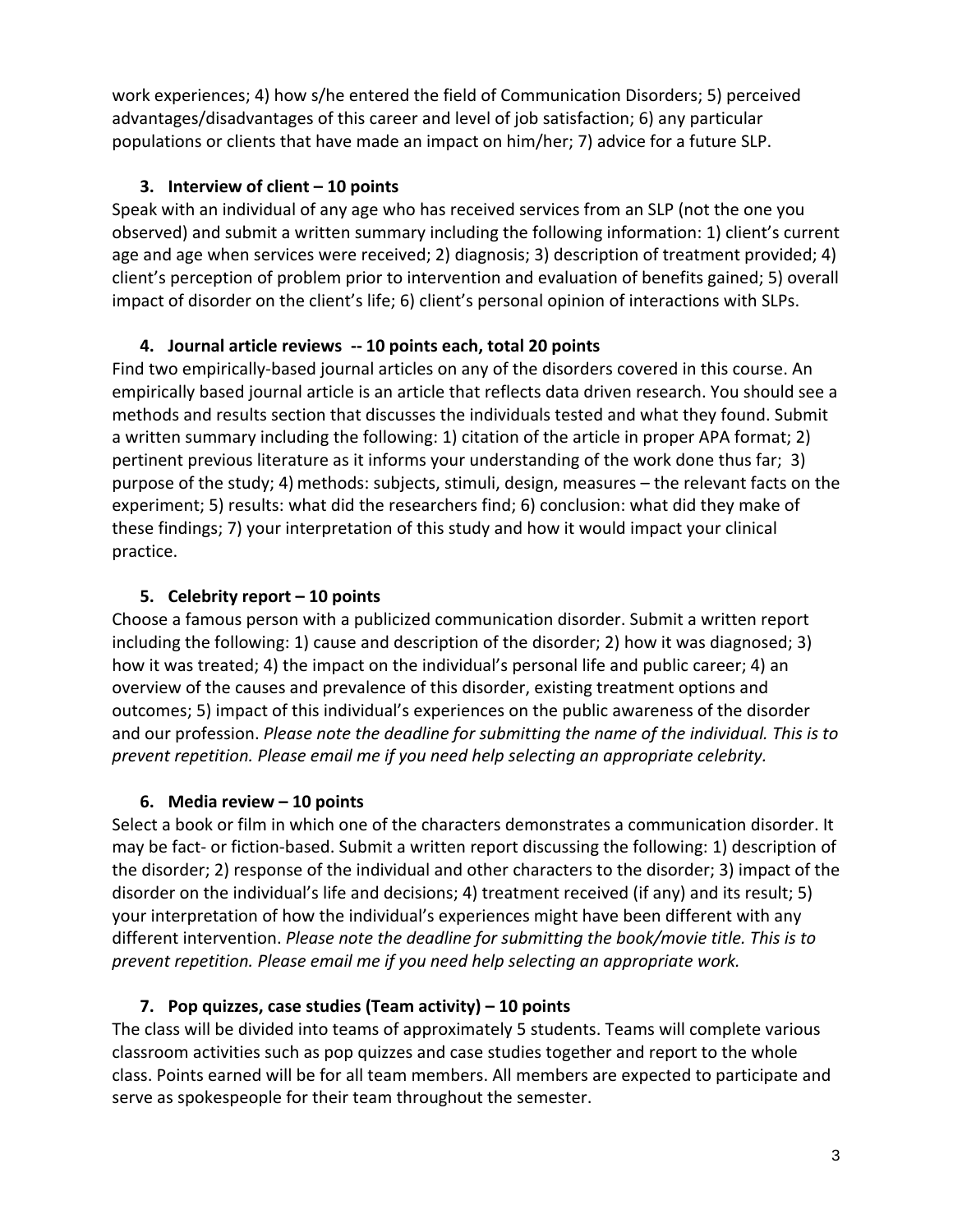#### **8. Public awareness project (Team activity) – 10 points**

 Select a communication disorder discussed in this course. With your team, produce a creative public service announcement describing the disorder, its impact on individuals and caregivers, importance of intervention and available treatment options. This could take the form of a brochure, poster, video, skit, or comic strip; other ideas are welcome.

## **TOTAL – 100 points**

#### **Grading Standards**

## **Letter grade (percentage total points)**

| $A = 93$ and above      | $A = 90.00 - 92.99$ |                  |
|-------------------------|---------------------|------------------|
| $B+ = 88.00 - 89.99$    | $B = 83 - 87.99$    | $B = 80-82.99$   |
| $C_{\pm}$ = 78.00-79.99 | $C = 73 - 77.99$    | $C = 70 - 72.99$ |
| $D_{+} = 68.00 - 69.99$ | $D = 63-67.99$      | $D = 60-62.99$   |
| $F = 59.99$ and below   |                     |                  |

 Students are expected to turn all work in when it is due. Work submitted late, but within one week of the due date will be reduced by one letter grade. Work received over one week late receives no credit. Your work will be graded on both content (detail, logic, synthesis of information, depth of analysis, etc) and mechanics (grammar, syntax, spelling, format, uniformity of citations, etc). You are entering into a professional career that requires mastery of the written language. You will be graded on such.

## **All University Writing Requirement**

 Every course at the university must have a writing requirement of at least 2500 words. This requirement will be satisfied over multiple short writing assignments.

#### **CSUSM Academic Honesty Policy**

 "Students will be expected to adhere to standards of academic honesty and integrity, as outlined in the Student Academic Honesty Policy. All written work and oral presentation assignments must be original work. All ideas/materials that are borrowed from other sources must have appropriate references to the original sources. Any quoted material should give credit to the source and be punctuated with quotation marks.

 "Students are responsible for honest completion of their work including examinations. There will be no tolerance for infractions. If you believe there has been an infraction by someone in the class, please bring it to the instructor's attention. The instructor reserves the right to discipline any student for academic dishonesty in accordance with the general rules and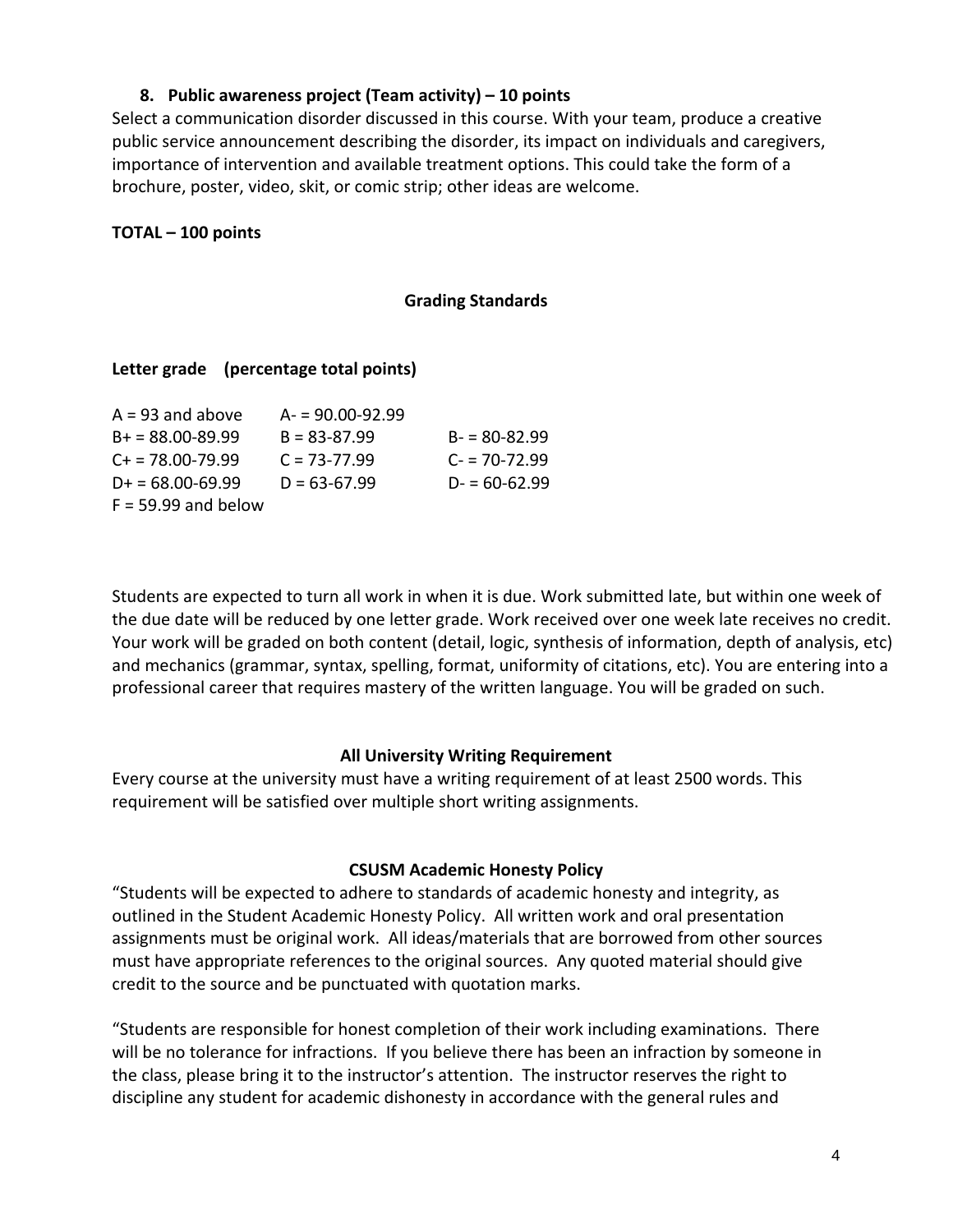regulations of the university. Disciplinary action may include the lowering of grades and/or the assignment of a failing grade for an exam, assignment, or the class as a whole."

 Incidents of Academic Dishonesty will be reported to the Dean of Students. Sanctions at the University level may include suspension or expulsion from the University.

## **Plagiarism:**

 As an educator, it is expected that each student will do his/her own work, and contribute equally to group projects and processes. Plagiarism or cheating is unacceptable under any circumstances. If you are in doubt about whether your work is paraphrased or plagiarized see the Plagiarism Prevention for Students website http://library.csusm.edu/plagiarism/index.html. If there are questions about academic honesty, please consult the University catalog.

## **Electronic Communication Protocol:**

 Electronic correspondence is a part of your professional interactions. If you need to contact the instructor, e‐mail is often the easiest way to do so. It is my intention to respond to all received e‐mails in a timely manner. Please be reminded that e‐mail and on‐line discussions are a very specific form of communication, with their own nuances and etiquette. For instance, electronic messages sent in all upper case (or lower case) letters, major typos, or slang, often communicate more than the sender originally intended. With that said, please be mindful of all e‐mail and on‐line discussion messages you send to your colleagues, to faculty members in the School of Education, or to persons within the greater educational community. All electronic messages should be crafted with professionalism and care. Things to consider:

- Would I say in person what this electronic message specifically says?
- How could this message be misconstrued?
- Does this message represent my highest self?
- Am I sending this electronic message to avoid a face-to-face conversation?

 In addition, if there is ever a concern with an electronic message sent to you, please talk with the author in person in order to correct any confusion.

## **School of Education Attendance Policy**

 Due to the dynamic and interactive nature of courses in the School of Education, all students are expected to attend all classes and participate actively. At a minimum, students must attend more than 80% of class time, or s/he may not receive a passing grade for the course at the discretion of the instructor. Individual instructors may adopt more stringent attendance requirements. Should the student have extenuating circumstances, s/he should contact the  instructor as soon as possible. *(Adopted by the COE Governance Community, December, 1997).*

## **Students with Disabilities Requiring Reasonable Accommodations**

 Students with disabilities who require reasonable accommodations must be approved for services by providing appropriate and recent documentation to the Office of Disabled Student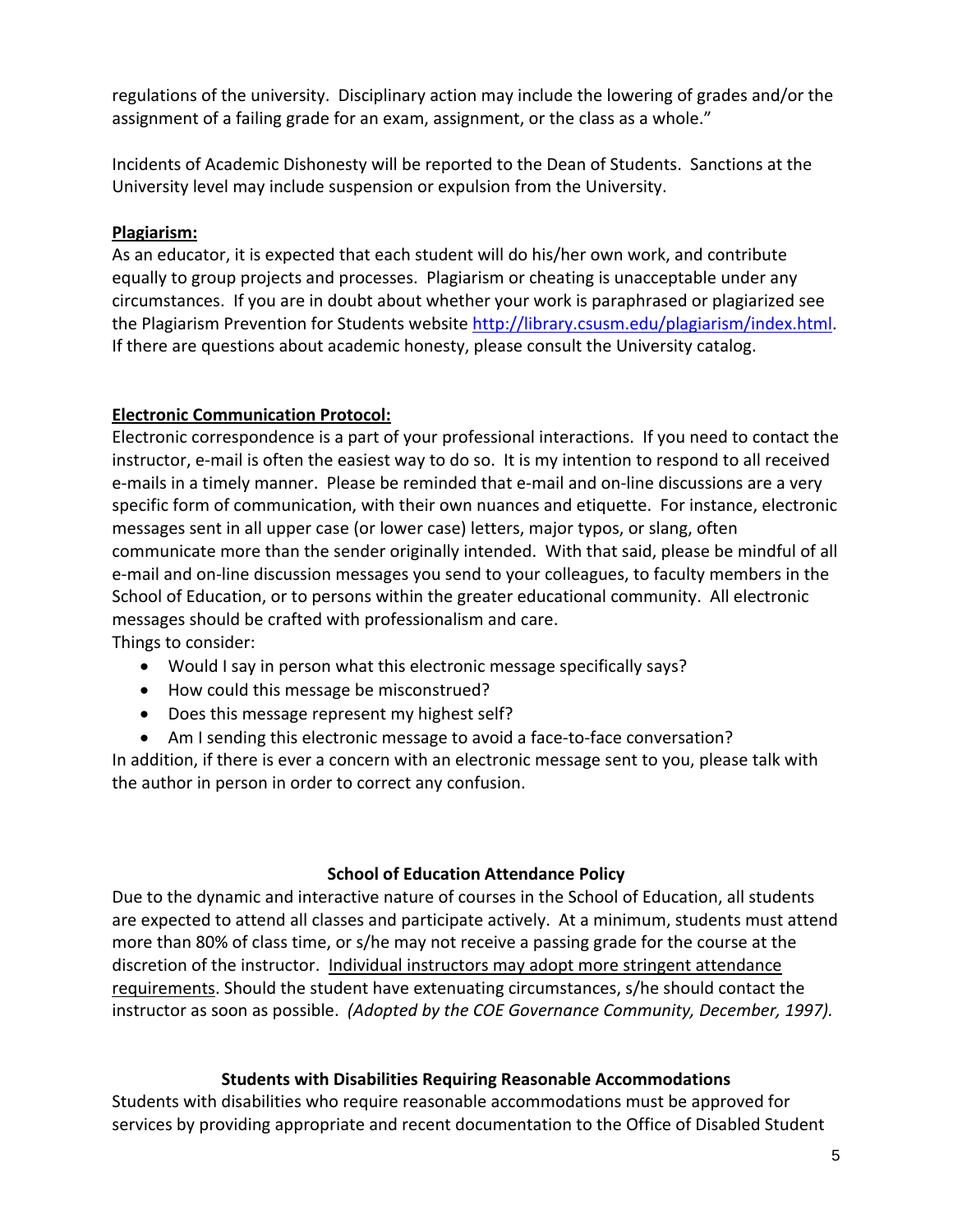Services (DSS). This office is located in Craven Hall 4300, and can be contacted by phone at (760) 750‐4905, or TTY (760) 750‐4909. Students authorized by DSS to receive reasonable accommodations should meet with their instructor during office hours or, in order to ensure confidentiality, in a more private setting.